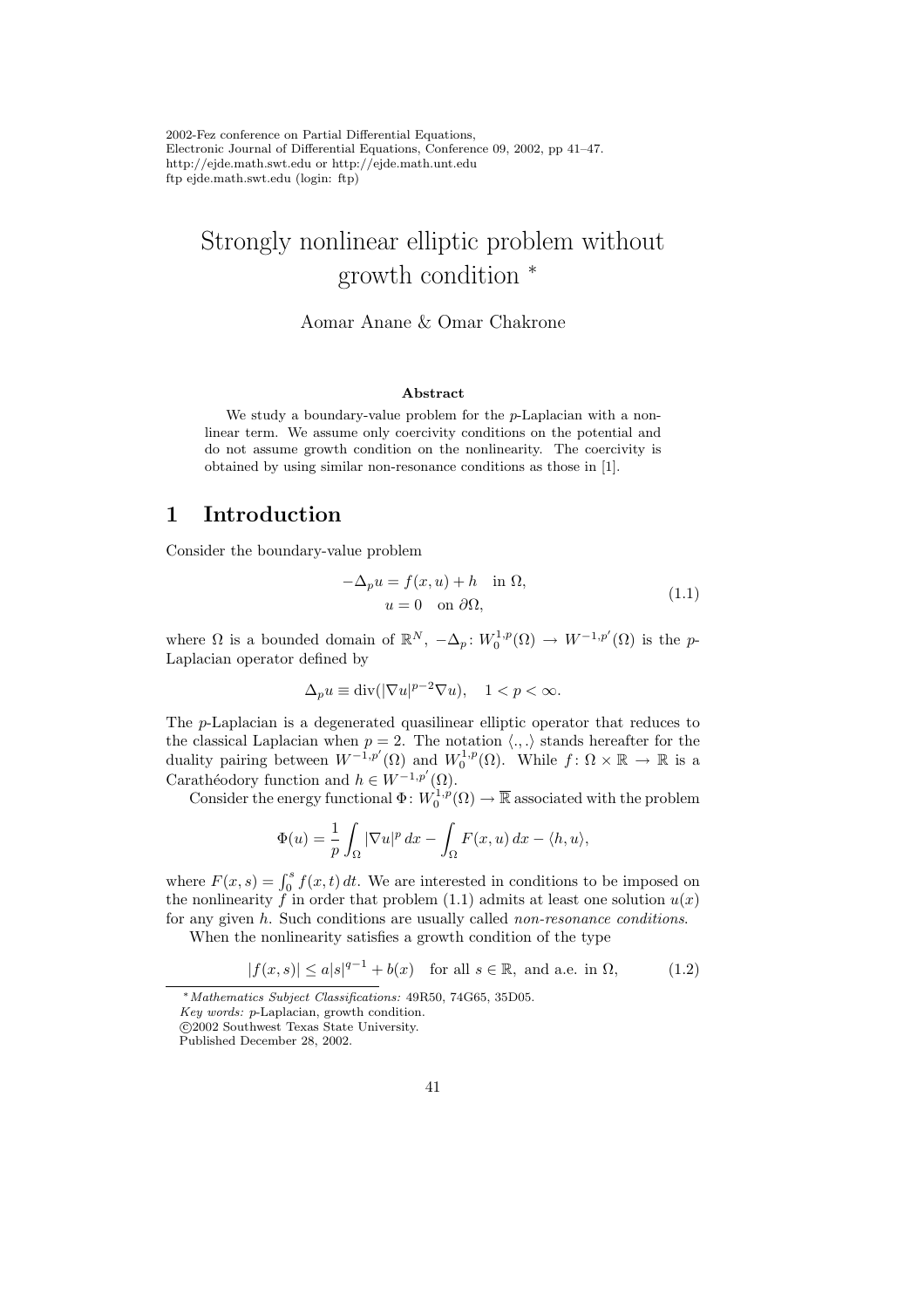with  $q < p^*$  where the Sobolev exponent  $p^* = \frac{Np}{N-p}$  when  $p < N$  and  $p^* = +\infty$ when  $p \geq N$  and  $b(x) \in L^{(p^*)'}(\Omega)$ , the functional  $\Phi$  is well defined and is of class  $\mathcal{C}^1$ , l.s.c. and its critical points are weak solutions of  $(1.1)$  in the usual sense.

However, when this growth condition is not satisfied,  $\Phi$  is not necessarily of class  $C^1$  on  $W_0^{1,p}(\Omega)$  and may take infinite values. The first eigenvalue of the p-Laplacian characterized by the variational formulation

$$
\lambda_1 = \lambda_1(-\Delta_p) = \min\left\{ \frac{\int_{\Omega} |\nabla u|^p}{\int_{\Omega} |u|^p} dx \middle| u \in W_0^{1,p}(\Omega) \setminus \{0\} \right\}
$$

is known to be associated to a simple eigenfunction that does not change sign [4].

A procedure used to treat (1.1) when the nonlinearity lies asymptotically on the left of  $\lambda_1$  consists in supposing a "coercivity" condition on F of the type

$$
\limsup_{s \to \pm \infty} \frac{pF(x, s)}{|s|^p} < \lambda_1 \quad \text{for almost every } x \in \Omega \tag{1.3}
$$

and minimizing  $\Phi$  on  $W_0^{1,p}(\Omega)$ . The minimum being a weak solution of  $(1.1)$ in an appropriate sense  $[1, 2, 3]$ . Another way is to obtain a priori estimates on the solutions of some equations approximating (1.1) and to show that their weak limit is indeed a weak solution.

Note that with the help of the conditions  $(1.2)$  and  $(1.3)$ , we know since the work of Hammerstein (1930) that (1.1) admits a weak solution that minimizes the functional  $\Phi$  on  $W_0^{1,p}(\Omega)$ . The condition (1.3) does not imply a growth condition on f unless  $f(x, u)$  is convex in u (see for example [5]).

In [1], Anane and Gossez supposed only a one-sided growth condition with respect to the Sobolev (conjugate) exponent that do not suffice to guarantee the differentiability of  $\Phi$ , which may even take infinite values. Nevertheless, they showed that any minimum of  $\Phi$  solves (1.1) in a suitable sense.

Here, we assume  $1 < p < \infty$  and only that f maps  $L^{\infty}(\Omega)$  into  $L^{1}(\Omega)$ ; i.e.,

$$
\sup_{|s| \le R} |f(.,s)| \in L^1_{\text{loc}}(\Omega), \quad \forall R > 0 \tag{1.4}
$$

and a coercivity condition of the type  $(1.3)$ . We prove that any minimum u of  $\Phi$ , which is not of class  $\mathcal{C}^1$  on  $W_0^{1,p}(\Omega)$  and may take infinite values too, is a weak solution of (1.1) in the sense

$$
\int_{\Omega} |\nabla u|^{p-2} \nabla u \nabla v \, dx = \int_{\Omega} f(x, u) v \, dx + \langle h, v \rangle,
$$

for v in a dense subspace of  $W_0^{1,p}(\Omega)$ . This result is proved by Degiovanni-Zani [2] in the case  $p = 2$ .

In the autonomous case  $f(x, s) = f(s)$ , De Figueiredo and Gossez [6] have proved the existence of solutions for any  $h \in L^{\infty}(\Omega)$  by a topological method. They supposed only a coercivity condition and established that

$$
\int_{\Omega} |\nabla u|^{p-2} \nabla u \nabla v \, dx = \int_{\Omega} f(x, u) v \, dx + \langle h, v \rangle
$$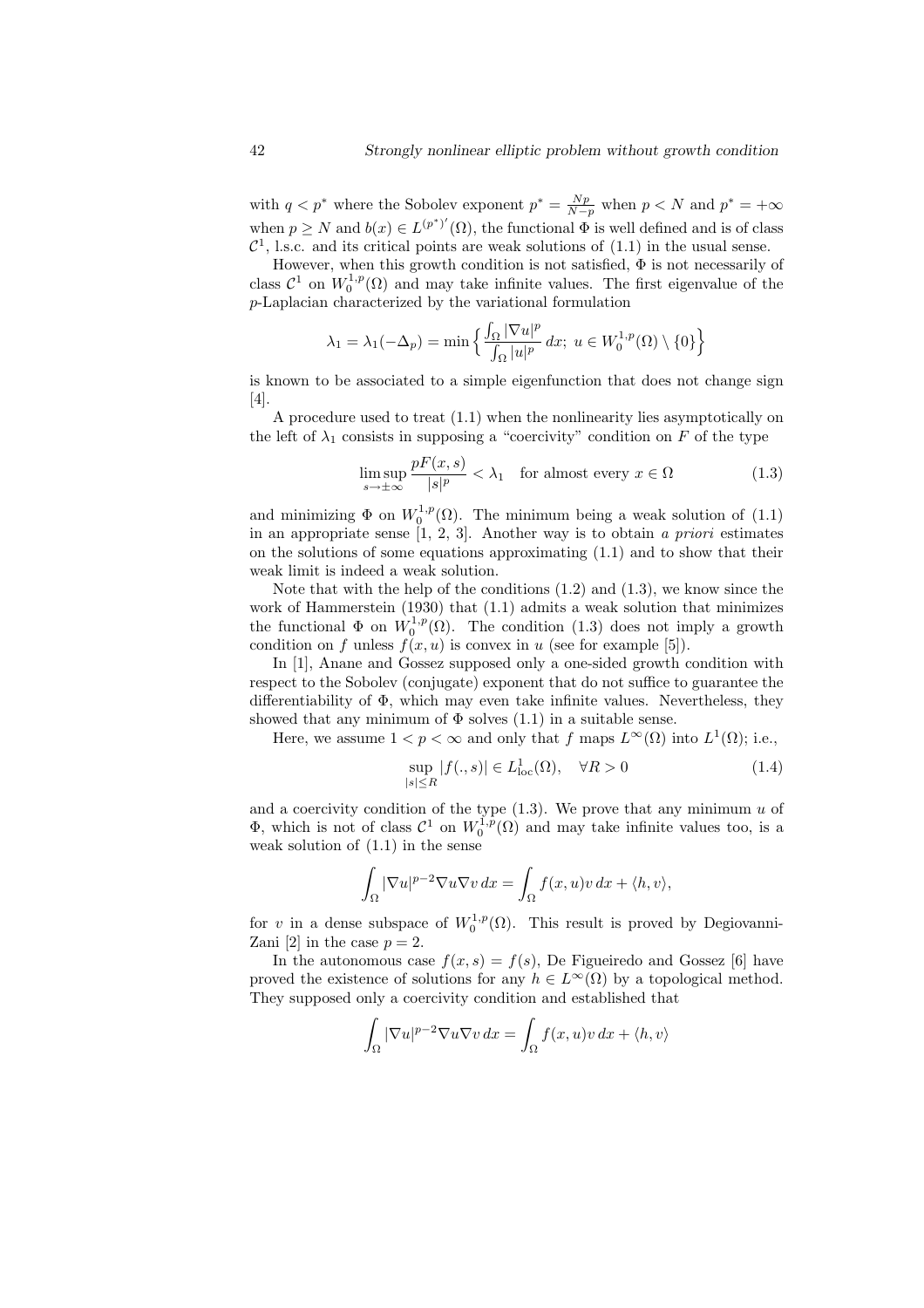for all  $v \in W_0^{1,p}(\Omega) \cap L^\infty(\Omega) \cup \{u\}$  but the solution obtained may not minimize  $\Phi$ . Indeed, an example is given in [6] in the case  $p = 2$  and an other one is given in [3] where  $p$  may be different from 2.

Note that in our case, the condition  $(1.4)$  implies no growth condition on f as it may be seen in the following example.

Example Consider the function

$$
f(x,s) = \begin{cases} d(x) \left( \sin(\frac{\pi s}{2}) - \frac{\text{sign}(s)}{2} \right) \exp\left( \frac{2 \cos(\frac{\pi s}{2})}{\pi} + \frac{|s| - 1}{2} \right) & \text{if } |s| \ge 1 \\ d(x) \frac{s}{2} (10s^2 - 9) & \text{if } |s| \le 1 \end{cases}
$$

where  $d(x) \in L^1_{loc}(\Omega)$  and  $d(x) \geq 0$  almost everywhere in  $\Omega$ , so that

$$
F(x,s) = \begin{cases} -d(x) \exp\left(\frac{2\cos(\frac{\pi s}{2})}{\pi}\right) \exp\left(\frac{|s|-1}{2}\right) & \text{if } |s| \ge 1\\ -d(x)\frac{s^2}{4}(-5s^2+9) & \text{if } |s| \le 1. \end{cases}
$$

Then  $F(x, s) \leq 0$  for all  $s \in \mathbb{R}$  almost everywhere in  $\Omega$ . So,  $\Phi$  is coercive. Nevertheless, as we can check easily, f satisfies no growth condition.

### 2 Theoretical approach

We will show that when (1.4) is fulfilled, any minimum u of  $\phi$  is a weak solution of (1.1) in an acceptable sense.

**Definition** The space  $L_0^{\infty}(\Omega)$  is defined by

 $L_0^{\infty}(\Omega) = \{v \in L^{\infty}(\Omega); v(x) = 0$  a.e. outside a compact subset of  $\Omega\}.$ 

For  $u \in W_0^{1,p}(\Omega)$ , we set

$$
V_u = \{ v \in W_0^{1,p}(\Omega) \cap L_0^{\infty}(\Omega); \ u \in L^{\infty}(\{ x \in \Omega; \ v(x) \neq 0 \}) \}.
$$

**Proposition 2.1 (Brezis-Browder [7])** If  $u \in W_0^{1,p}(\Omega)$ , there exists a sequence  $(u_n)_n \subset W_0^{1,p}(\Omega)$  such that:

- (i)  $(u_n)_n \subset W_0^{1,p}(\Omega) \cap L_0^{\infty}(\Omega)$ .
- (ii)  $|u_n(x)| \le |u(x)|$  and  $u_n(x) \cdot u(x) \ge 0$  a.e. in  $\Omega$ .
- (iii)  $u_n \to u$  in  $W_0^{1,p}(\Omega)$ , as  $n \to \infty$ .

The linear space  $V_u$  enjoys some nice properties.

**Proposition 2.2** The space  $V_u$  is dense in  $W_0^{1,p}(\Omega)$ . And if we assume that (1.4) holds, then

$$
A_u = \left\{ \varphi \in W_0^{1,p}(\Omega); \ f(x, u)\varphi \in L^1(\Omega) \right\}
$$

is a dense subspace of  $W_0^{1,p}(\Omega)$  as  $V_u \subset A_u$ . More precisely, Brezis-Browder's result holds true if we replace  $W_0^{1,p}(\Omega) \cap L_0^{\infty}(\Omega)$  by  $V_u$ .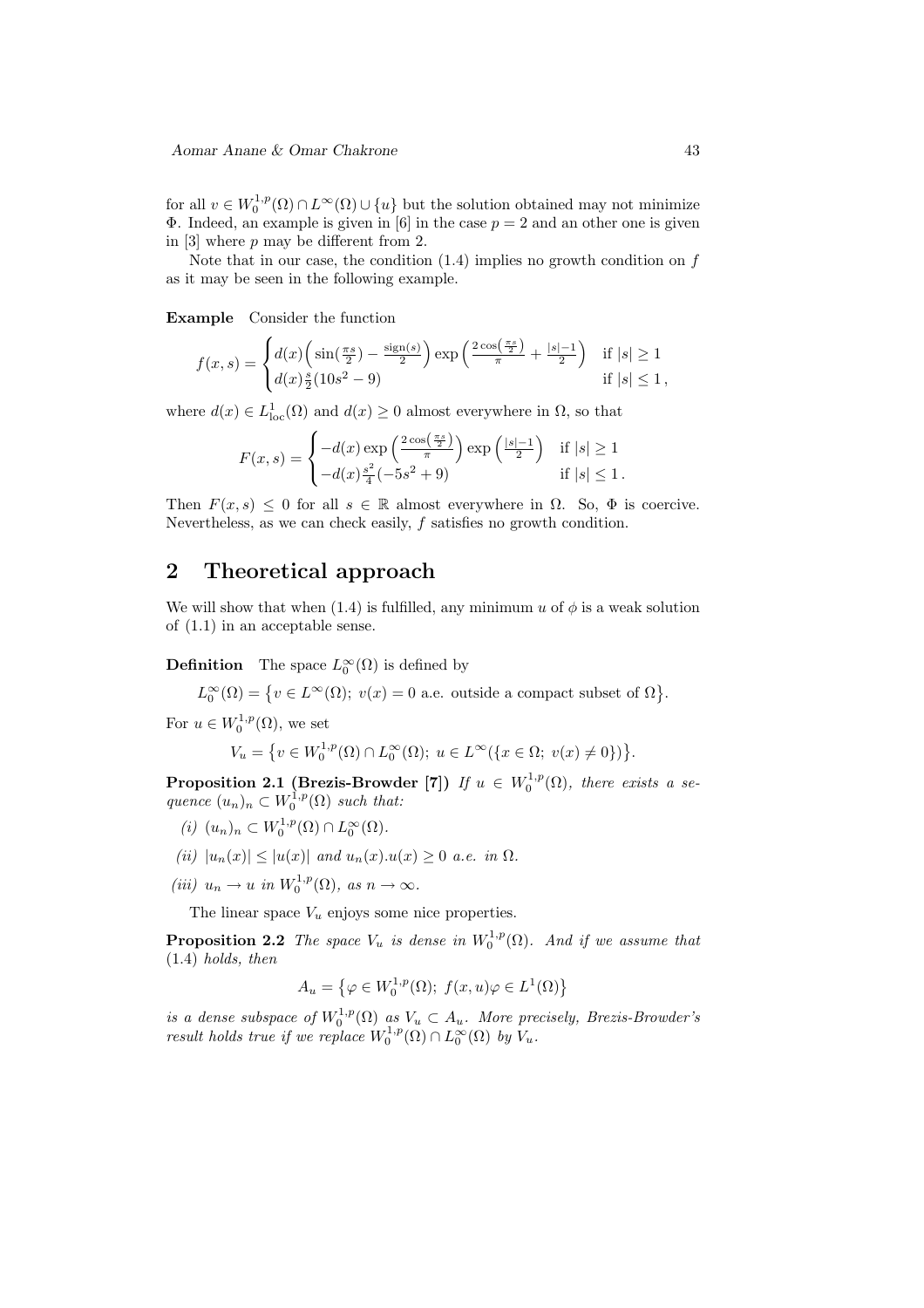**Proof** It suffices to show that  $V_u$  is dense in  $W_0^{1,p}(\Omega)$  and that  $V_u \subset A_u$  when (1.4) holds.

The density of  $V_u$  in  $W_0^{1,p}(\Omega)$ : We have to show that for any  $\varphi \in W_0^{1,p}(\Omega)$ , there exists a sequence  $(\varphi_n)_n \subset V_u$  satisfying (ii) and (iii). This is done in two steps. First, we show it is true for all  $\varphi \in W_0^{1,p}(\Omega) \cap L_0^{\infty}(\Omega)$ . Then, using Proposition 2.1, we show it is true in  $W_0^{1,p}(\Omega)$ .

**First Step:** Suppose  $\varphi \in W_0^{1,p}(\Omega) \cap L_0^{\infty}(\Omega)$  and consider a sequence  $(\Theta_n)_n \subset$  $\mathcal{C}_0^{\infty}(\mathbb{R})$  such that:

(1) supp 
$$
\Theta_n \subset [-n, n],
$$

(2)  $\Theta_n \equiv 1$  on  $[-n+1, n-1]$ ,

(3)  $0 \leq \Theta_n \leq 1$  on R and

$$
(4) |\Theta_n'(s)| \le 2.
$$

The sequence we are looking for is obtained by setting

 $\varphi_n(x) = (\Theta_n \circ u)(x)\varphi(x)$  for a.e. x in  $\Omega$ .

Indeed, let's check the following three statements

(a)  $\varphi_n \in V_u$ ,

(b)  $|\varphi_n(x)| \leq |\varphi(x)|$  and  $\varphi_n(x)\varphi(x) \geq 0$  a.e. in  $\Omega$  and (c)  $\varphi_n \to \varphi$  in  $W_0^{1,p}(\Omega)$ .

For (a), since  $\varphi \in L_0^{\infty}(\Omega)$ , we have that  $\varphi_n \in L_0^{\infty}(\Omega)$  and it's clear by (4) that  $\varphi_n \in W_0^{1,p}(\Omega)$ . Finally, by (1),  $u(x) \in [-n, n]$  for a.e. x in  $\{x \in \Omega; \varphi_n(x) \neq 0\}$ . The assumption (b) is a consequence of (3). For (c), by (2),  $\varphi_n(x) \to \varphi(x)$  a.e. in  $\Omega$  and

$$
\frac{\partial \varphi_n}{\partial x_i}(x) = \Theta'_n(u(x)) \frac{\partial u}{\partial x_i} \varphi(x) + \Theta_n(u(x)) \frac{\partial \varphi}{\partial x_i} \rightarrow \frac{\partial \varphi}{\partial x_i}
$$
in  $\Omega$ .

And by  $(4)$ ,

$$
\left|\frac{\partial\varphi_n}{\partial x_i}(x)\right|\leq 2\left|\frac{\partial u}{\partial x_i}(x)\right||\varphi(x)|+\left|\frac{\partial\varphi}{\partial x_i}(x)\right|\in L^p(\Omega).
$$

Finally, by the dominated convergence theorem we get (c).

**Second Step:** Suppose that  $\varphi \in W_0^{1,p}(\Omega)$ . By Proposition 2.1, there is a sequence  $(\psi_n)_n \subset W_0^{1,p}(\Omega)$  satisfying (i), (ii) and (iii).

For  $k = 1, 2, \ldots$ , there is  $n_k \in \mathbb{N}$  such that  $||\psi_{n_k} - \varphi||_{1,p} \le 1/k$ . Since  $\psi_{n_k} \in$  $W_0^{1,p}(\Omega) \cap L_0^{\infty}(\Omega)$ , by the first step, there is  $\varphi_k \in V_u$  such that  $|\varphi_k(x)| \leq |\psi_{n_k}(x)|$ and  $\varphi_k(x)\psi_{n_k}(x) \geq 0$  almost everywhere in  $\Omega$  and  $||\varphi_k - \psi_{n_k}||_{1,p} \leq 1/k$ , so that  $(\varphi_k)_k$  is the sequence we are seeking. Indeed,  $|\varphi_k(x)| \leq |\psi_{n_k}(x)| \leq |\varphi(x)|$ ,  $\varphi_k(x)\varphi(x) \geq 0$  a.e. in  $\Omega$  and  $||\varphi_k - \varphi(x)||_{1,p} \leq ||\varphi_k - \psi_{n_k}||_{1,p} + ||\psi_{n_k} - \varphi(x)||_{1,p} \leq$  $2/k$ .

The inclusion  $V_u \subset A_u$ : Indeed, for  $\varphi \in V_u$ , set  $E = \{x \in \Omega; \varphi(x) \neq 0\}$  so that

$$
|f(x, u)\varphi| = |f(x, u)\chi_E\varphi(x)|
$$
  

$$
\leq \max\{|f(x, s)\varphi(x)|; |s| \leq ||u||_{L^{\infty}(E)}\}
$$

where  $\chi_E$  is the characteristic function of the set E. By (1.4), the last term lies to  $L^1(\Omega)$ , so that  $\varphi \in A_u$ .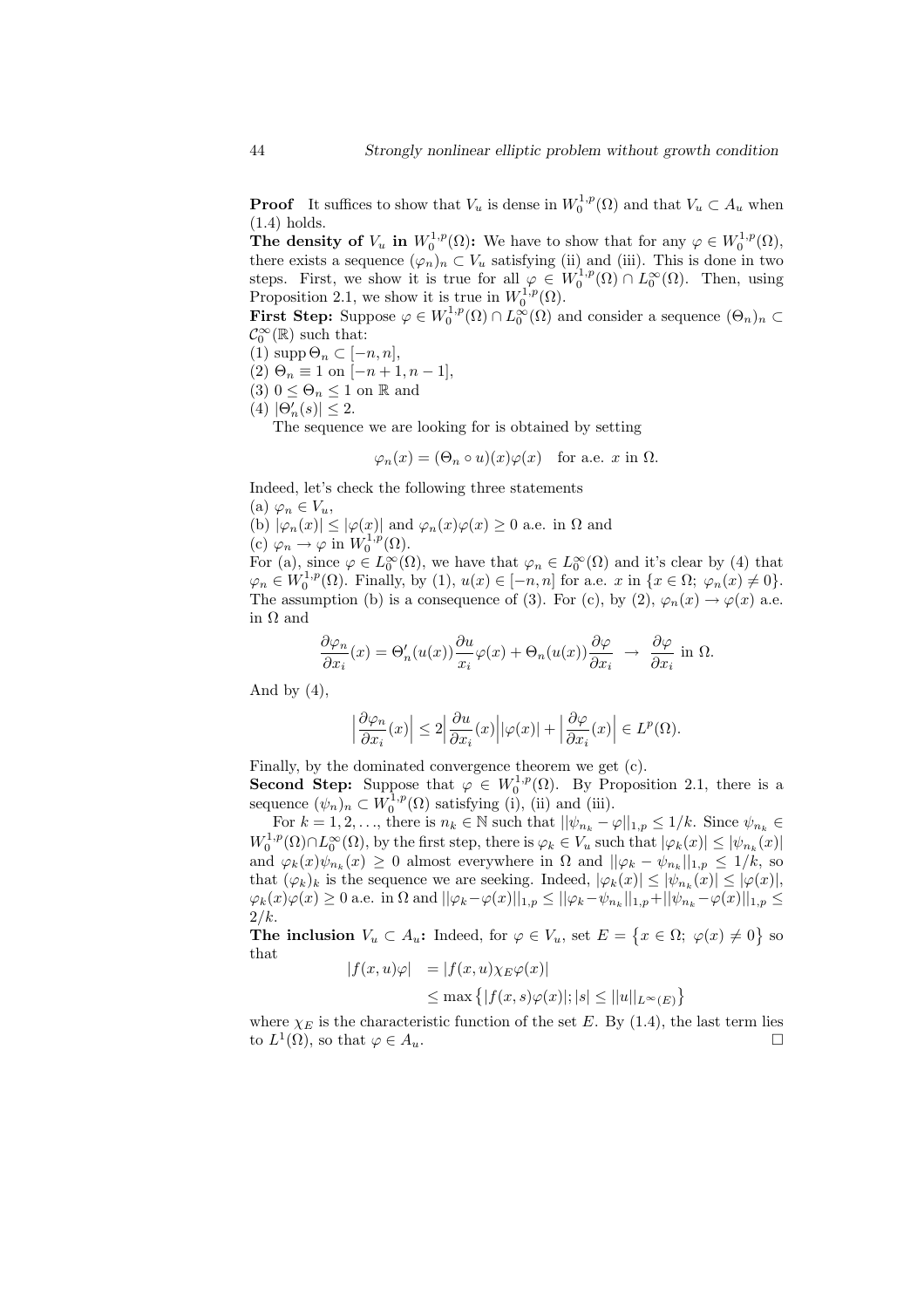**Theorem 2.3** Assume (1.4). If  $u \in W_0^{1,p}(\Omega)$  is a minimum of  $\Phi$  such that  $F(x, u) \in L^1(\Omega)$ , then

- (i)  $\int_{\Omega} |\nabla u|^{p-2} \nabla u \nabla \phi \, dx = \int_{\Omega} f(x, u) \phi \, dx + \langle h, \phi \rangle$  for all  $\phi \in A_u$ .
- (ii)  $f(x, u) \in W^{-1,p'}(\Omega)$  in the sense that the mapping  $T: V_u \to \mathbb{R}: T(\phi) =$  $\int_\Omega f(x,u) \phi \, dx$  is linear, continuous and admits an unique extension  $\tilde T$  to the whole space  $W_0^{1,p}(\Omega)$ .
- (iii)  $\langle f(x, u), \phi \rangle = \int_{\Omega} f(x, u) \phi \, dx \quad \forall \phi \in A_u.$

$$
(iv)
$$
  $-\Delta_p u = f(x, u) + h$  in  $W^{-1,p'}(\Omega)$ .

**Remark** There are in In [1] some conditions that guarantee the existence of a minimum u of  $\Phi$  in  $W_0^{1,p}(\Omega)$  and consequently  $F(x, u) \in L^1(\Omega)$ .

Proof of Theorem 2.3 We will prove that the assertion (i) holds for all  $\phi \in V_u$  as a first step, then prove (iii), (iv) and (i). Let  $\phi \in V_u$  and  $s \in \mathbb{R}$  such that  $0 < s < 1$ . There exists  $\beta = \beta(x, s, \phi, u) \in [-1, 1]$  such that

$$
\left|\frac{F(x, u + s\phi) - F(x, u)}{s}\right| = |f(x, u + \beta\phi)\phi|
$$
  

$$
\leq \max\left\{|f(x, t)\phi(x)|; |t| \leq ||u||_{L^{\infty}(E)} + ||\phi||_{L^{\infty}(\Omega)}\right\},\
$$

where  $E = \{x \in \Omega; \phi(x) \neq 0 \text{ a.e. } \}$ . Since  $F(x, u) \in L^1(\Omega)$ , by (1.4), we have  $F(x, u + s\phi) \in L^1(\Omega)$  for all  $0 < s < 1$ . On the other hand

$$
\lim_{s \to 0} \frac{F(x, u(x) + s\phi(x)) - F(x, u(x))}{s} = f(x, u(x))\phi \quad \text{a.e. in } \Omega.
$$

It follows from Lebesgue's dominated convergence that

$$
\lim_{s \to 0} \frac{F(x, u + s\phi) - F(x, u)}{s} = f(x, u)\phi \quad \text{strongly in } L^1(\Omega).
$$

Since  $u \in W_0^{1,p}(\Omega)$  is a minimum point of  $\Phi$ , we get

$$
\frac{\Phi(u+s\phi) - \Phi(u)}{s} \ge 0 \quad \text{for all } 0 < s < 1,
$$

then, we get (i) for all  $\phi \in V_u$ .

The linear mapping defined by  $T(\phi) = \int_{\Omega} f(x, u)\phi$  is continuous, because for all  $\phi \in V_u$ ,

$$
|T(\phi)| = \big|\int_{\Omega} |\nabla u|^{p-2} \nabla u \nabla \phi - \langle h, \phi \rangle\big| \le \big(||u||_{1,p}^{p/p'} + ||h||_{W^{-1,p'}(\Omega)}\big) ||\phi||_{1,p}.
$$

By Proposition 2.2, T admits an unique extension  $\tilde{T}$  to the whole space  $W_0^{1,p}(\Omega)$ . Henceforth, we will make the identification  $f(x, u) = \tilde{T}$ . Since

$$
\langle -\Delta_p u, \phi \rangle = \langle f(x, u), \phi \rangle - \langle h, \phi \rangle \quad \forall \phi \in V_u,
$$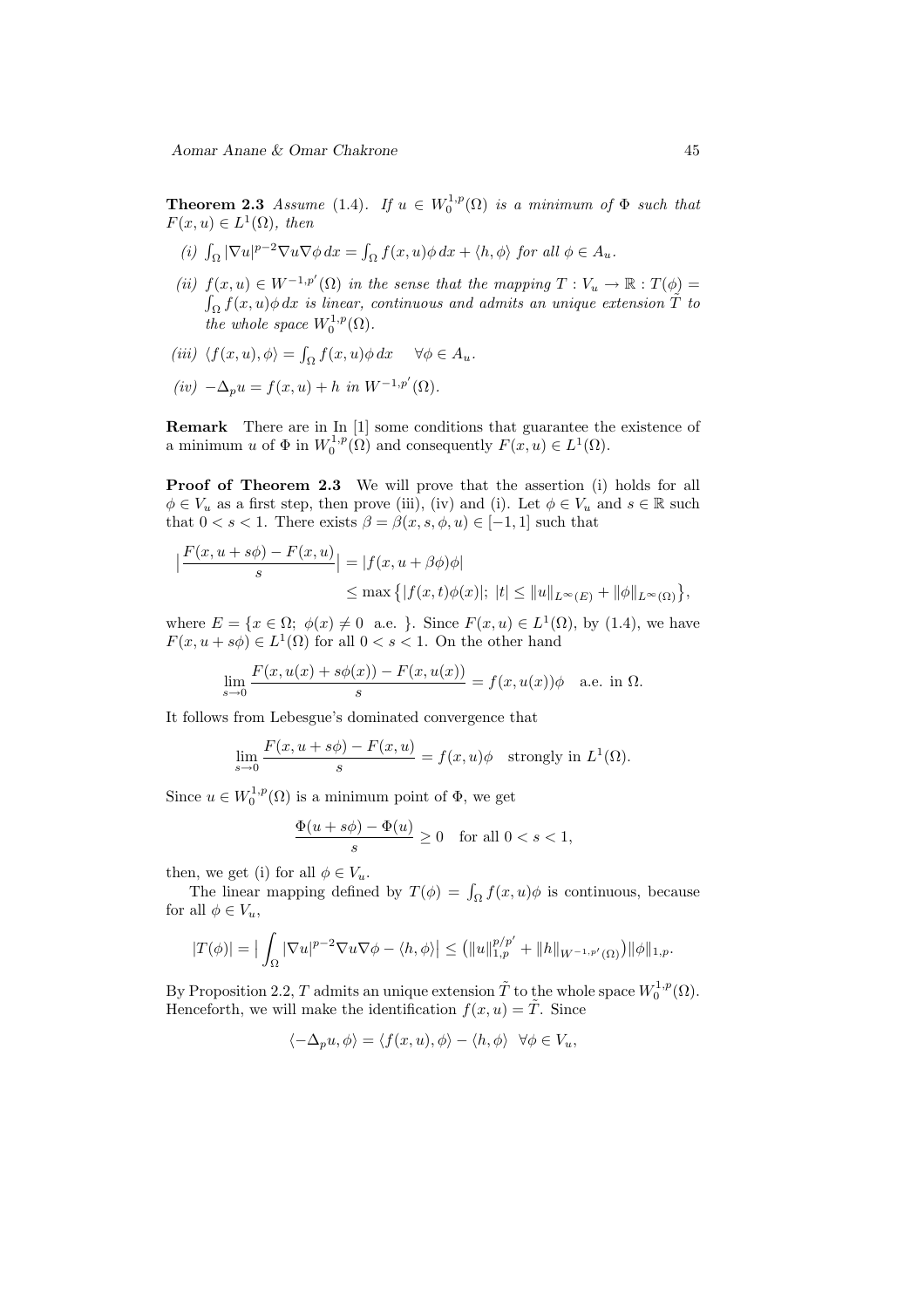we conclude (iv). Let  $\phi \in W_0^{1,p}(\Omega)$  such that  $f(x, u)\phi \in L^1(\Omega)$ , i.e.  $\phi \in A_u$ . By Proposition 2.2 there exists  $(\phi_n) \subset V_u$ . We can suppose that  $\phi_n \to \phi$  almost everywhere,  $|f(x, u)\phi_n| \leq |f(x, u)\phi|$  and  $f(x, u)\phi_n \to f(x, u)\phi$  a.e.. By the dominated convergence theorem,

$$
f(x, u)\phi_n \to f(x, u)\phi
$$
 in  $L^1(\Omega)$ .

Since  $\langle f(x, u), \phi_n \rangle = \int_{\Omega} f(x, u) \phi_n$  for all  $n \in \mathbb{N}$  and  $f(x, u) \in W^{-1,p'}(\Omega)$  we get (iii). Finally, (i) is an immediate consequence of (iii) and (iv).  $\Box$ 

## 3 Description of the space  $A_u$

Now, we will see some condition that guarantee some properties of  $A_u$ .

**Proposition 3.1** Assume (1.4). Let u be a minimum of  $\Phi$  in  $W_0^{1,p}(\Omega)$  with  $F(x, u) \in L^1(\Omega)$ . And let  $\phi \in W_0^{1,p}(\Omega)$ ,  $v \in L^1(\Omega)$  such that  $f(x, u(x))\phi(x) \ge$  $v(x)$  or  $f(x, u(x))\phi(x) \leq v(x)$  a.e. in  $\Omega$ , then  $\phi \in A_u$ .

**Proof** Suppose  $f(x, u(x))\phi(x) \ge v(x)$  a.e. in  $\Omega$  (the same argument works if  $f(x, u(x))\phi(x) \le v(x)$  a.e. in  $\Omega$ ). By Proposition 2.2, there exists  $(\phi_n) \subset V_u$ such that  $\phi_n \to \phi$  in  $W_0^{1,p}(\Omega)$ ,  $|\phi_n| \leq |\phi|$  and  $\phi_n(x)\phi(x) \geq 0$  a.e. in  $\Omega$ . We have

$$
f(x, u(x))\phi_n(x) = f^+(x, u(x))\phi_n(x) - f^-(x, u(x))\phi_n(x)
$$
  
\n
$$
\geq -f^+(x, u(x))\phi^-(x) - f^-(x, u(x))\phi^+(x)
$$
  
\n
$$
\geq -v^-(x).
$$

By Fatou lemma, we have

$$
-\infty < \int_{\Omega} f(x, u(x))\phi(x) \le \liminf_{n} \int_{\Omega} f(x, u(x))\phi_n(x)
$$
  
= 
$$
\liminf_{n} \langle f(x, u), \phi_n \rangle < +\infty,
$$

which implies  $f(x, u)\phi \in L^1(\Omega)$ , i.e.  $u \in A_u$ .

Corollary 3.2 If  $\eta$ ,  $\eta_1$  and  $\eta_2$  in  $L^1_{loc}(\Omega)$ , such that one of the following conditions is satisfied:

- (1)  $f(x, u(x)) \geq \eta(x)$  a.e. in  $\Omega$
- (2)  $f(x, u(x)) \leq \eta(x)$  a.e. in  $\Omega$
- (3)  $f(x, u(x)) \leq \eta_1(x)$  a.e. in  $\{x \in \Omega; u(x) < 0\}$  and  $f(x, u(x)) \geq \eta_2(x)$  a.e. in  $\{x \in \Omega; u(x) > 0\},\$
- (4)  $f(x, u(x)) \geq \eta_1(x)$  a.e. in  $\{x \in \Omega; u(x) < 0\}$  and  $f(x, u(x)) \leq \eta_2(x)$  a.e. in  $\{x \in \Omega; u(x) > 0\}.$

Then  $f(x, u) \in L^1_{loc}(\Omega)$  and consequently  $L_c^{\infty}(\Omega) \cap W_0^{1,p}(\Omega) \subset A_u$ .